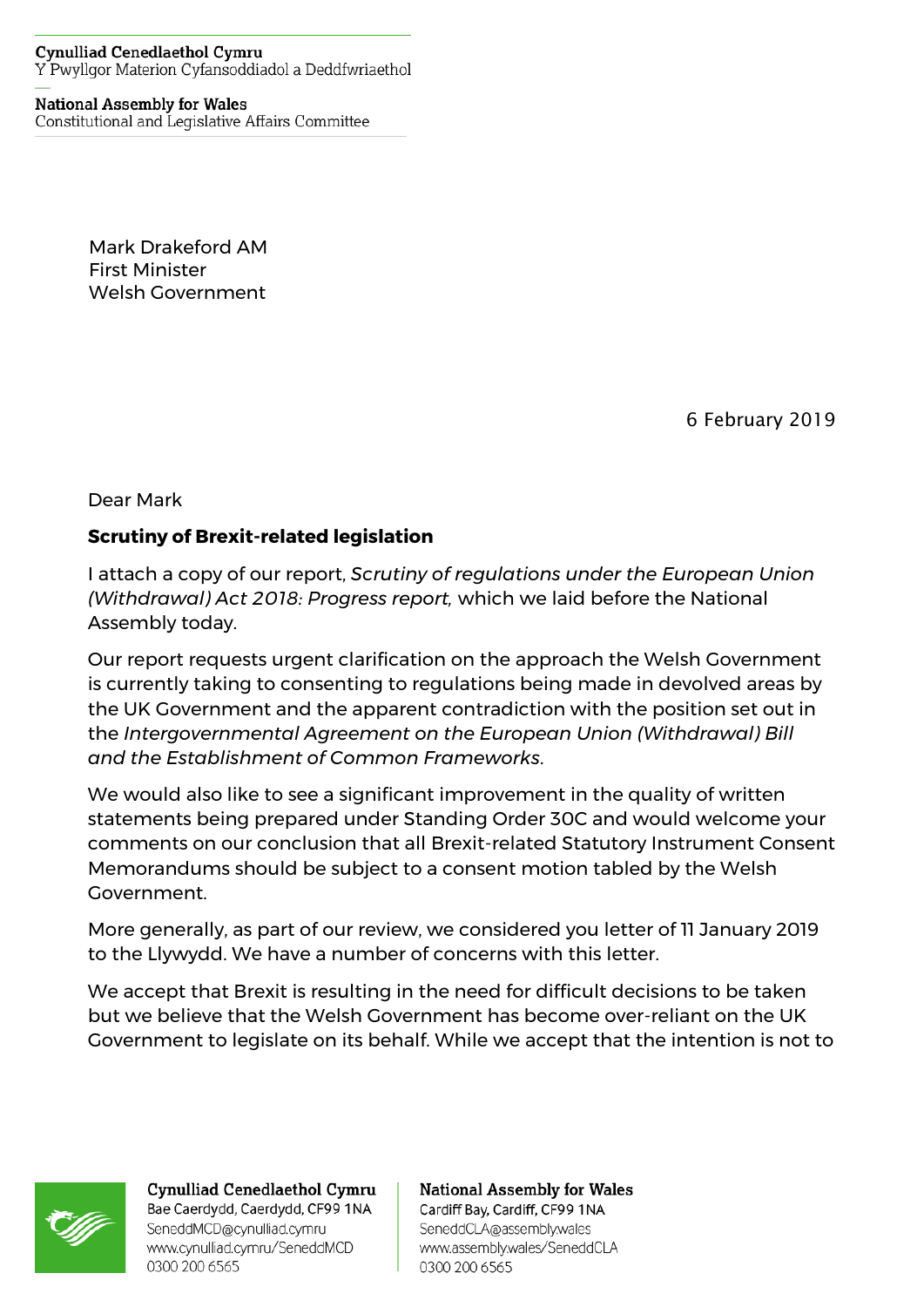limit or frustrate the Assembly's role as a legislature, that is unfortunately becoming the reality. As our report and other correspondence highlights, one of the unintended consequences of this approach has been the Welsh Ministers consenting to a reduction in the National Assembly's legislative competence.

In your letter you draw attention to the Welsh Government's legislative programme. As we highlight in our report, *The Welsh Government's Legislative Consent Memorandum on the Agriculture Bill,* the Welsh Government indicated in July 2018 that it needed to be flexible and adapt its legislative programme because of Brexit, stating that the five Bills put forward:

"allow us some slack in order for us to be able to free up resource to deal with any Bills, or any other legislation, that will be needed as a result of Brexit."

For reasons that are unclear there seems to have been a departure from this sensible and pragmatic approach: where time was originally built into the process to deal with the legislative implications of Brexit within a devolved framework, that time has ceased to be available.

Our concern has been heightened by the comment in your letter that it would only be possible to pass the necessary Brexit Bills in time by following a fast track procedure which would limit their scrutiny by the National Assembly. Yet the approach adopted by the Welsh Government in allowing the UK Government to make primary legislate on its behalf, actually offers the National Assembly *less* scrutiny than the fast track procedure. This procedure would at the very least have allowed a debate on the general principles of Bills and subsequent amending stages, which are not available through the legislative consent process under Standing Order 29.

Moreover, it is a matter for the National Assembly as the legislature to decide how it uses plenary time to scrutinise the Welsh Government as the executive, rather than the Welsh Government itself.

As you letter says, these are extraordinary circumstances but it is unfortunate that the role of the National Assembly in shaping the legislative implications of these circumstances has been marginalised as a result of decisions taken by the Welsh Government.

I am copying this letter to the Llywydd, the Counsel General, the Minister for Finance and Trefnydd and the Chair of the External Affairs and Additional Legislation Committee.